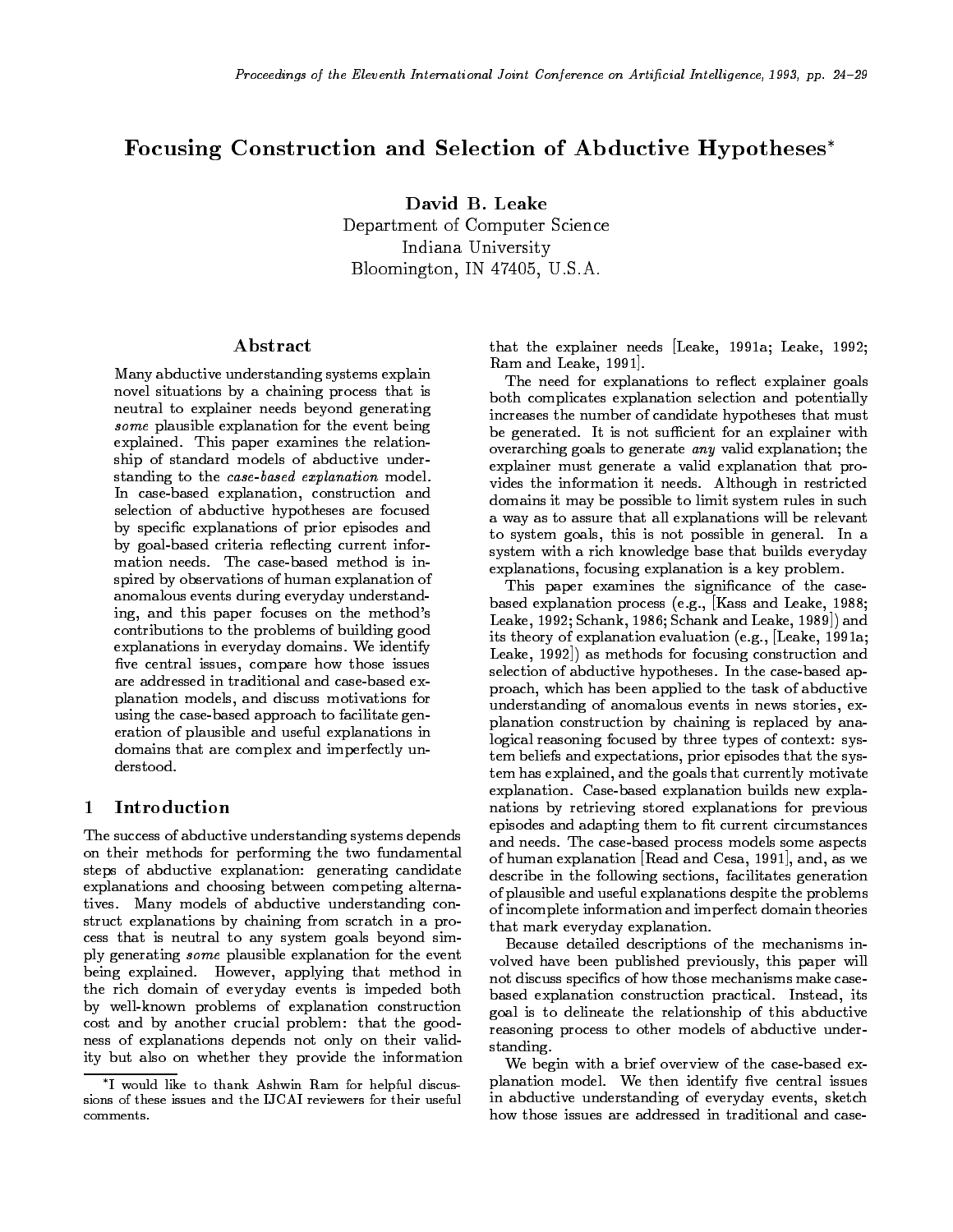based explanation models, and discuss motivations for using the case-based approach to facilitate explanation in complex and imperfectly understood domains.

### $\bf{2}$ Overview of case-based explanation construction

The case-based model of abductive understanding was originally investigated in SWALE, a story understanding system that uses case-based reasoning to generate abductive explanations of anomalous events [Kass and Leake, 1988; Schank, 1986; Schank and Leake, 1989. Specific aspects of the model were further refined in SWALE's descendents ABE [Kass, 1990] and ACCEPTER [Leake, 1992]. These systems use case-based reasoning to focus explanation of real-world events. Rather than assuming perfect knowledge, their explanation effort applies limited background knowledge to the incomplete information provided in simple news stories. The goal of their processing is to generate explanations that are plausible and that provide adequate information for particular types of overarching goals. Examples processed by ACCEPTER include the explosion of the space shuttle Challenger, the accidental shootdown of an Iranian airliner by the American warship Vincennes, and the namesake example of SWALE: the story of a star racehorse named Swale who was at the peak of his career when he was found dead in his stall.

In the Swale example, a vast range of possible causes could be hypothesized to explain the death-given the lack of information in initial news reports, almost any cause of death was a potential candidate. However, people confronted with the Swale story appeared to have little difficulty generating plausible hypotheses. As they generated these hypotheses, they often attributed the hypotheses to being reminded of prior episodes. For example, one person was reminded of the death of the runner Jim Fixx, who died when the exertion of recreational jogging overtaxed a hereditary heart defect. The explanation for Fixx's death does not apply directly to Swale-Swale was unlikely to do recreational joggingbut minor adaptation of the explanation, substituting horse racing for jogging, produces the plausible explanation that the stress of running in a race overtaxed a hereditary heart defect. This example and similar informally-collected accounts helped to suggest the casebased model of explanation used by the SWALE system, in which new explanations are built by retrieving and adapting explanations of previous episodes. Later psychological experiments support the psychological validity of the reminding-based explanation process and the tendency of people to favor explanations that are based on prior explanations of similar episodes [Read and Cesa, 1991].

In somewhat more detail, the basic steps of SWALE's case-based explanation algorithm are as follows:

- Problem characterization: Describe the information that a good explanation must provide, using the same vocabulary used to index explanations stored in memory.
- Explanation retrieval: Use the problem charac-

terization as an index for retrieving relevant explanations of prior episodes from memory.<sup>1</sup>

- $\bullet$  Explanation evaluation: Evaluate the retrieved explanations' plausibility and usefulness. Generate problem characterizations for any problems.
- Explanation adaptation: If problems were found, use the evaluator's problem characterization to select adaptation strategies [Kass, 1990] for modifying the explanation to repair the problems. Apply the strategies and return to the explanation evaluation phase to evaluate the new explanation.

In order to establish this algorithm as a viable alternative to standard abductive methods, the effectiveness of each phase of the process must be substantiated. That substantiation is beyond the scope of this paper but has been provided elsewhere: problem characterization and retrieval issues are addressed in [Leake, 1991b; Leake, 1992], explanation evaluation issues are addressed in [Leake, 1991a; Leake, 1992], and adaptation issues are addressed in [Kass, 1990].

## 3 Perspective on the case-based model

To delineate the ramications of the case-based model and its relationship to other methods for abductive unand its relationship to other methods for abductive unit  $\mathbb{R}^n$ derstanding, our central focus is to examine and put into perspective the tenets of the case-based model concerning five key issues: (1) how to build explanations,  $(2)$ the nature of explanations, (3) the plausibility evaluation process, (4) the role of anomalies in focusing an understander's explanation, and (5) the influence of overarching goals on explanation.

## 3.1 Building explanations

Explanation construction methods: In abductive understanding systems, standard theorem-proving chaining techniques are generally the mechanism for generating candidate explanations (e.g., [Hobbs et al., 1990; Kautz and Allen, 1986]). A well-known problem for these methods is the cost of explanation construction, due to the combinatorial explosion of alternatives to consider. Methods have been proposed to control chaining cost (e.g., [Charniak, 1986; Hobbs et al., 1990]), but despite the benefits of these methods, the difficulty of efficiently generating explanations remains acute in rich domains. Case-based explanation addresses this problem by adapting prior explanations to new situations, to avoid the cost of chaining from scratch.

The case-based approach to re-using explanations contrasts with another method that learns to facilitate explanation, explanation-based schema acquisition (e.g., [Mooney, 1990]). When confronted with novel situations, explanation-based schema acquisition builds

<sup>1</sup>SWALE, ACCEPTER and ABE all start with libraries of stored explanations. In general, a case-based explanation system's initial explanation library could be provided by external sources (e.g., by being told explanations or reading about explained episodes) or built up by traditional chaining methods, and the library is augmented by storing new explanations that the case-based explanation process generates.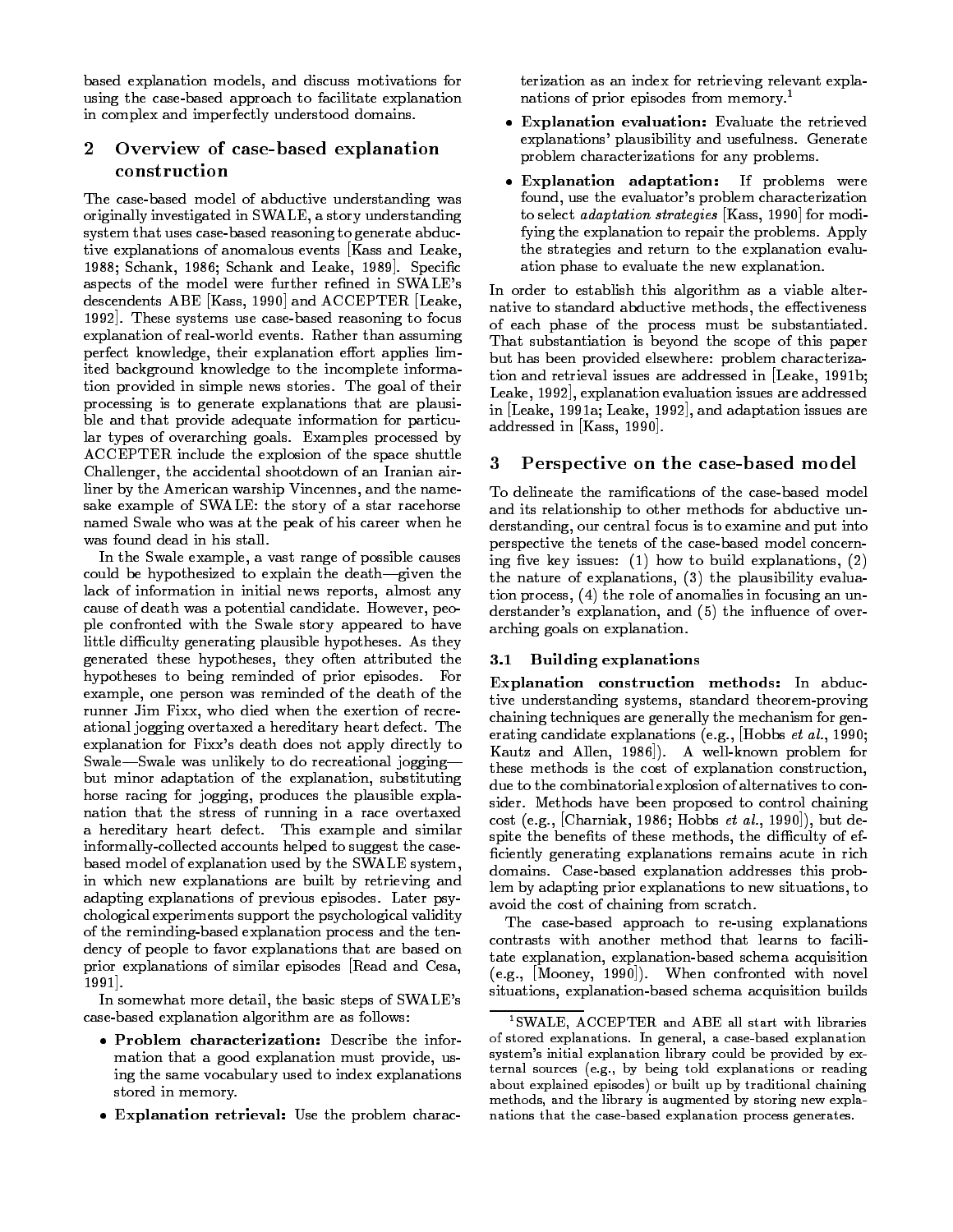new explanations by chaining and then immediately uses explanation-based generalization of the explanatory chain to form a general schema for future use. Instead of generalizing new explanations when they are first generated, case-based explanation construction stores variablized versions of the *specific explanations*. When those explanations are applied to new situations it adapts them to fit the new situation, using adaptation strategies that include not only generalization but also deletion, addition and replacement of components of the explanation [Kass, 1990]. Consequently, case-based explanation can apply prior explanations to a wider range of circumstances that explanation-based generalization. Although a stored explanation can potentially be applied to an enormous range of new situations, processing effort is controlled because adaptation is only done to the extent needed to explain a specic new situation.

As an example of the contrast between the case-based approach and explanation-based schema acquisition, we return to the Swale example. When the SWALE system explains Swale's death, one of the explanations it retrieves concerns the death of another young superstar, Janis Joplin. Joplin was driven to recreational drug use by the stress of being a star and the availability of recreational drugs, and she died from an accidental drug over dose. An explanation-based schema acquisition program that had previously explained Joplin's death would have generalized the explanation for Joplin's death at the time it was built, to form a general schema such as "stress and access to drugs can lead to death from accidental over dose." However, such a generalization does not apply to Swale. Consequently, the explanation-based schema acquisition system could not apply it and would chain together a new explanation without guidance from the Joplin explanation.

In SWALE, the applicability of a new explanation is not bound by a precomputed generalization. Instead, after retrieving the specic explanation of Joplin's death it attempts to decide how to adapt it in light of the particulars of the episode-Swale's death-to which it will be applied. During adaptation, SWALE abandons the parts of the explanation that do not apply and retains the kernel of the explanation that is potentially applicable: the hypothesis that a drug overdose caused the death. That hypothesis is unsupported, so adaptation takes drug overdose as a starting point (considerably narrowing the field of options to consider) and seeks additional support. Because its knowledge includes that racehorses are sometimes given performance-enhancing drugs, it generates the explanation that Swale might have died from an accidental overdose of performanceenhancing drugs. Thus the case-based approach uses experience to suggest alternatives even in situations that are not straightforwardly subsumed by generalizations of prior explanations, allowing more flexible reuse of the results of prior explanation construction. This process depends on having effective strategies for guiding adaptation, and a library of such strategies is proposed in [Kass, 1990].

We note that during the adaptation process, casebased explanation uses incremental evaluation of hypotheses to decide how to proceed further. This approach differs from models of abduction in which all explanation construction is assumed to precede any evaluation, and is in the same spirit as recent research on choosing which explanations to pursue according to validity estimates (e.g., [deKleer and Williams, 1989; Ng and Mooney, 1990]. However, the case-based model uses on-going evaluation not only to choose which explanation to pursue, but, because the evaluation suggests the type of information to seek to repair a faulty explanation, to provide very specific guidance of how to proceed when augmenting or modifying candidate explanations.

Ramications for quality of explanations in imperfectly understood domains: Explanation-based generalization is guaranteed to produce correct generalizations even from a single episode, provided it starts with a perfect domain theory. Unfortunately, domain theories of the unrestricted everyday world are unavoidably imperfect. The case-based method generalizes and adapts explanations only to the extent required by new examples, and verifies the reasonableness of its results by evaluating those explanations in the current situation. This reduces the danger of faulty generalization.

In addition, the case-based approach helps to choose between competing explanations licensed by an inconsistent domain theory. By favoring explanations supported by specic similar experiences, case-based explanation takes advantage of regularities in the world-similar events are explained in similar ways—even if those regularities are not fully captured by the explainer's domain theory. Previous research on overcoming imperfect theory problems focuses on methods for repairing an imperfect domain theory when problems arise (e.g., [Dietterich and Flann, 1988; Rajamoney, 1988]); our focus is how to generate reasonable explanations despite possible imperfections in the domain theory.

#### 3.2The nature of explanations

The need of everyday explainers to use imperfect information is reflected in how case-based explanation views the nature of explanations. In most AI views of explanation, explanations are treated as deductive proofs. Abductive reasoning systems build their proofs by nondeductive methods, and additional assumptions may be required for those proofs to apply. However, their view is fundamentally the same in that if the abductive assumptions were shown to be true the resulting explanation would be considered a deductive proof.

The case-based approach, however, explicitly treats explanations as plausible reasoning chains that may be imperfect. In the case-based model, explanations are represented as explanation patterns (XPs) [Schank, 1986]. XPs trace a chain of reasoning that accounts for why antecedents of the XP provide support for belief in the consequent of the XP, but the reasoning chain is not considered to prove that the consequent must necessarily hold. (In this respect XPs are in the same spirit as Pearl's plausible inference networks [Pearl, 1988].) Consequently, decisions about the plausibility of an XP in a given situation depend both on its abductive assump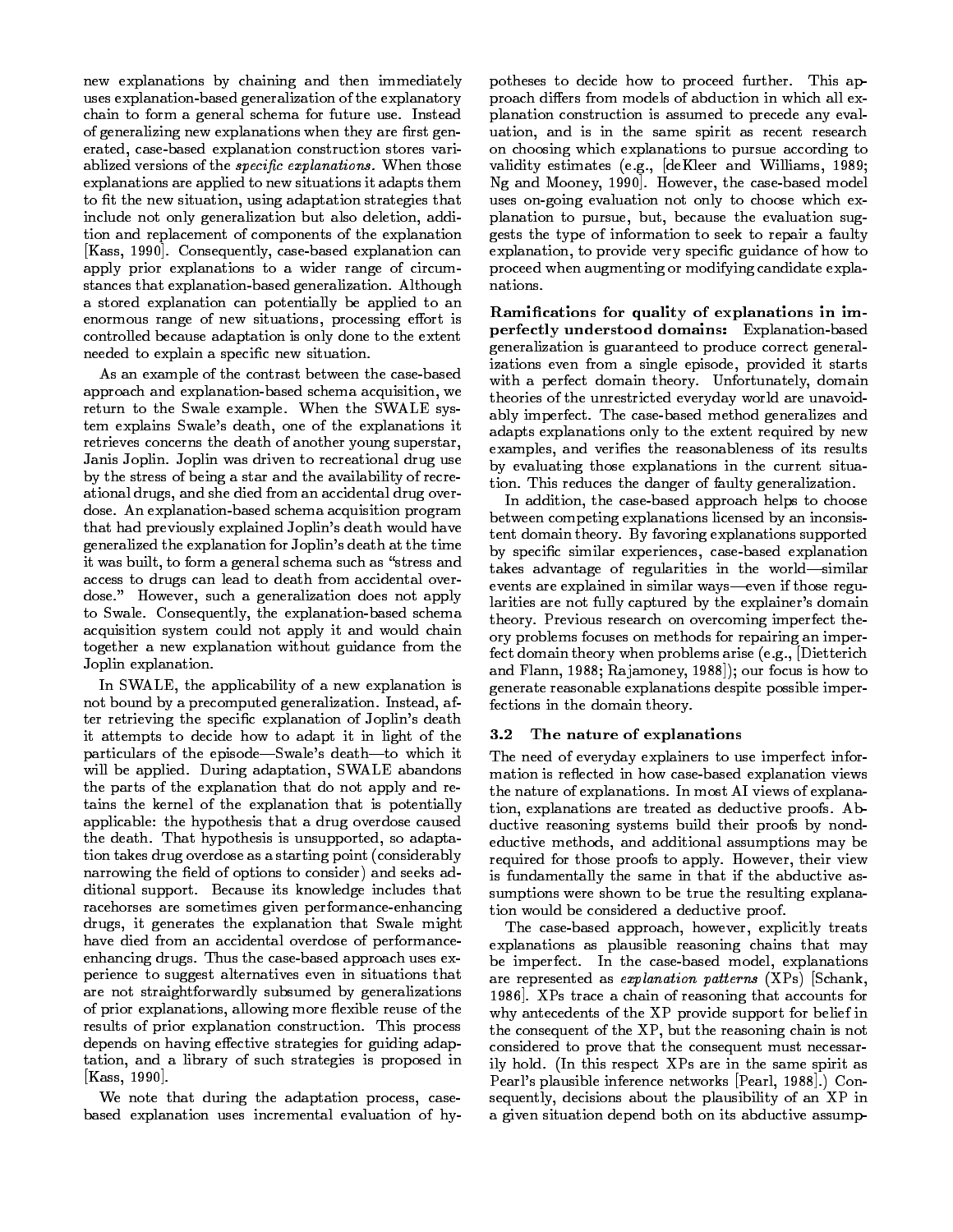tions (as in standard models) and on how well the internal derivation of the belief-support chain of the XP applies in the current situation [Leake, 1992].

### 3.3 Plausibility evaluation

In case-based explanation, the first criterion for selecting likely explanations is experience in similar situations: Explanations of new situations are considered most plausible if they have applied in similar prior situations. However, additional plausibility evaluation is needed to verify adapted parts of the retrieved explanation and to determine the plausibility of the explanation's assumptions and reasoning chain in the new circumstances.

In abductive reasoning systems, the dominant method for judging plausibility of explanations is to favor explanations that are in some sense structurally "minimal" (e.g. [Charniak, 1986; Kautz and Allen, 1986]). These methods stress factors such as the number of abductive hypotheses rather than their content. Instead, the casebased model relies primarily on the content of the assumptions and explanatory chain. Its approach to judging plausibility of assumptions is in the spirit of systems using probabilistic criteria (e.g., [Charniak and Goldman, 1991]), but the situations it attempts to explain are situations for which probability information is unlikely to be available. Consequently, the case-based approach evaluates individual parts of an explanation by similarity: It compares assumptions to standard patterns and considers the assumptions likely if they match those patterns. Similarity-based methods are not guaranteed to parallel correct probabilities and can sometimes lead to errors, but they are heuristics that people appear to use to estimate likelihoods when probabilities are unavailable [Kahneman et al., 1982]. A full description of our model's plausibility evaluation can be found in [Leake, 1992].

### 3.4 The role of anomalies in focusing explanation

Standard abductive understanding systems take a neutral view of the events they explain: given an event to explain, they either accept any chain accounting for the event or always seek explanations focusing on a fixed aspect of the event (e.g., always trying to explain in terms of the goals that an action satisfies  $[Mooney, 1990]$ . In such systems, decisions of which explanation to select are based entirely on plausibility of the candidates (e.g., [Charniak, 1986; Charniak and Goldman, 1991; Hobbs et al., 1990; Kautz and Allen, 1986; Ng and Mooney, 1990]).

However, plausibility alone is not sufficient to distinguish between candidate explanations-many different valid explanations can be generated for any event. One possible response is to attempt to pursue explanations from al<sup>l</sup> perspectives [Ajjanagadde, 1991], but this aggravates the already expensive explanation task. Instead, case-based explanation takes the view that considerations of information needs should determine the aspects of an event to explain.

For example, consider a few of the many possible explanations for the statement "John used a blowtorch to break into an automatic teller machine (ATM).":

- John needed money to pay back a loan shark for gambling debts.<sup>2</sup>
- John believes that robberies of ATMs are more likely to succeed than bank robberies.
- Mark, a gang member who was originally expected to do the break-in, was sick, forcing John to replace him at the last minute.
- The bank's security camera had been removed for repair.

These examples show that plausibility considerations alone are inadequate to select a good explanation: All four explanations might simultaneously be valid, but their goodness depends on explainer motivation for explaining. For example, if the explanation effort was motivated by being surprised that John performed the robbery instead of Mark, the explanation that Mark was sick would be relevant but the explanation that the security camera was broken would not. If the explainer was surprised that the break-in succeeded despite bank precautions, the explanation that the security camera was missing would be relevant and Mark's illness would be irrelevant. Explanation construction processes that fail to reflect the reasons for explaining are doomed to impartially generate irrelevant candidates as well as relevant ones, exacerbating the problem of explanation construction cost and resulting in explanations that are irrelevant to the explainer's information needs.

In the case-based model, explanation retrieval is focused according to the explainer's information needs to resolve the anomalies that prompted explanation. AC-CEPTER directs explanation search by retrieving explanations indexed as relevant to the anomalies prompting explanation [Leake, 1991b; Leake, 1992], and includes a processing phase that explicitly evaluates the relevance of candidate explanations to the anomaly being explained [Leake, 1992].

Although standard abductive understanding systems do not attempt to select the aspects of an event on which to focus, at first glance it appears that their basic backwards chaining mechanism would be sufficient to allow explanation to be focused on resolving anomalies. For example, the query to be explained by a backwards chaining system could be the particular aspect of the event that was anomalous, such as John's decision or the failure of John to be seen during the break-in. However, this provides only part of the needed focus for actually resolving the anomaly.

For example, suppose the anomalous aspect of the break-in is that John was not seen, and suppose that the explainer tries to explain it by chaining from the query

<sup>2</sup>We state the antecedents alone as a shorthand for the reasoning chain that makes up the complete explanation. In this example, the entire explanation might include the fact that loan sharks place their victims under duress to pay their debts; the inference that being placed under duress prompts a high-priority goal to obtain money; that robbery is a plan for obtaining money; that a step in robbery is forcibly gaining access to the money to be robbed, etc.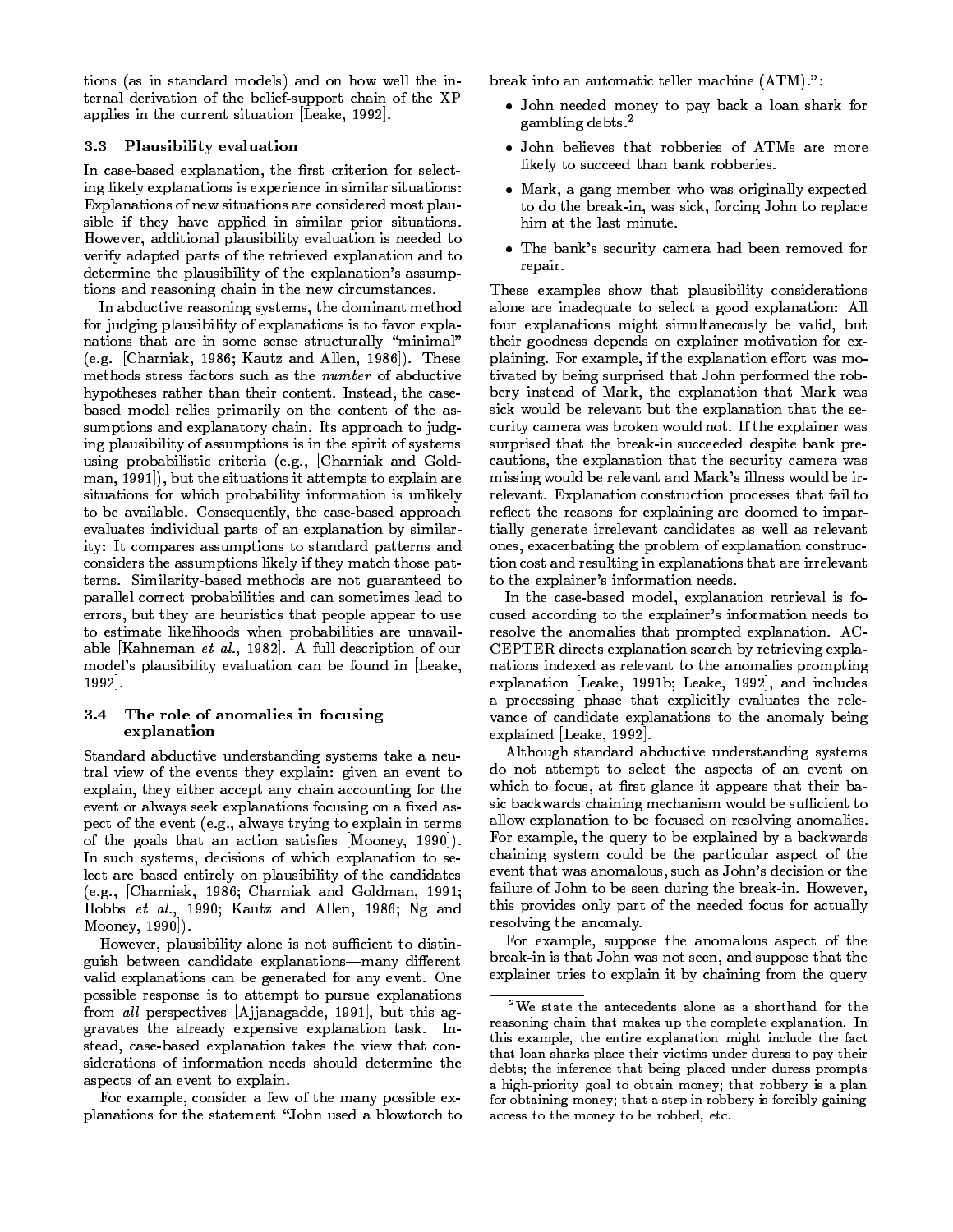"John was not seen during the break-in." Many different explanations can still be generated for this query, and their relevance would depend on the explainer's previous expectations. For example, the explanation "the lights were broken" is relevant if the understander thought that John would be seen because of a reasoning chain including that the ATM was well-lighted; it is not relevant if the understander already knew that the ATM was dark but also knew that the guard had night-vision goggles that would enable him to see John regardless of the darkness. Thus relevance of an explanation depends not only on the aspect of the event being explained, which is easily captured by selection of the goal from which to do backwards chaining, but also on whether the derivation of that explanation provides information showing flaws in the understander's prior reasoning such as erroneous or overlooked beliefs.

In case-based explanation construction, it is possible to focus on candidate explanations that not only explain the right aspect of the event but also relate that aspect to likely flaws in prior system beliefs: stored explanations can be indexed by the anomalies they resolve (rather than only the surprising aspects of events), and only candidate explanations relevant to those anomalies need be considered. In [Leake, 1991b; Leake, 1992] we describe an indexing vocabulary for organizing a memory of explanations to facilitate this focused explanation retrieval.

#### 3.5The role of overarching goals

The previous section shows that explanation must reflect system information needs in order to generate explanations that are useful for resolving anomalies. In addition to being driven by anomalies, however, everyday explanation is shaped by overarching goals. For example, a bank security officer may wish to explain the break-in in order to make future robberies less likely to succeed. Achieving that goal requires an explanation of the breakdown in security. Alternatively, the robber's parents may wish to understand the break-in in order to better understand the robber's character, which requires an explanation of his motives. "John needed money to pay back a loan shark" provides information useful for understanding why he committed a robbery-that he was under duress-while "The bank's security camera had been removed for repairs" does not. However, the second explanation is a better explanation for protecting the ATM in the future.

Psychological evidence shows that people favor different explanations for an event if they have different goals. For example, subjects attempting to absolve themselves of blame will favor different explanations from those without that goal [Snyder *et al.*, 1983]. In general, in any multi-task system the only way to assure useful explanations is to explicitly evaluate their goodness according to current system goals [Leake, 1991a; Leake, 1992].

Although goal-based explanation selection is important regardless of the means used for explanation construction, the importance of goals beyond facilitating routine understanding has received little attention in research on other models of abductive understanding. However, the influence of overarching goals has begun to be investigated in research on abductive diagnosis (e.g., for controlling large-scale diagnosis [Freitag and Friedrich, 1991] and for integrating diagnosis and response  $[\text{Rymon } et~al., 1991]$ . In addition, much research in explanation-based learning (EBL) has addressed the question of what constitutes a useful explanation.3 However, although EBL has been applied to a wide range of tasks (such as object recognition, problem solving, and search control), within these tasks explanations have been used for a single purpose: forming rules for concept recognition. (See [Keller, 1988] for a discussion of how diverse EBL systems can be placed within the concept recognition framework.) Consequently, all these systems reflect the concept recognition task by making two basic assumptions about the form of explanations. First, they require explanations to be complete proofs showing suf ficient conditions for concept membership. Second, because the types of rules used within the derivations are irrelevant to concept recognition—only the antecedents are important to that task—they treat all explanations with the same antecedents as equivalent.

Neither of those assumptions applies to the everyday explanation of events. First, complete explanations may not be necessary; partial explanations are sufficient for some tasks. For example, an explanation for preventing an undesirable event needs only to identify a single necessary condition for the event that is preventable in the future. (E.g., a driver who knows that his car sometimes fails to start when it has been parked in the cold can prevent the problem on cold days by putting it in the garage, even if he does not know the other factors relevant to whether it will start.) In fact, everyday explanations are necessarily partial explanations; it is impossible to provide a complete account of the factors that are sufficient for an event to occur. In everyday explanation, it is vital for the explainer to be able to make a principled decision about which partial explanations to accept and to benefit from the information in those explanations even if more complete explanations are unavailable.

Second, the goodness of everyday explanations often depends on their internal structure and the types of rules that they use. For example, even if an explanation shows that a disease can be predicted with absolute certainty, based on a set of environmental factors, that explanation will be worthless for developing a vaccine for the disease unless the explanation shows how those environmental factors cause the disease.

In [Leake, 1991a; Leake, 1992] we discuss ten disparate sets of requirements for good explanations that arise from different uses for explanations. A subset of these requirements has been implemented in ACCEPTER's explanation evaluation process. By basing evaluation on these criteria that dynamically reflect explainer goals, the system can direct explanation construction towards satisfying current needs and can decide when to accept partial explanations.

<sup>3</sup>Although that research focuses on deductive explanation, its usefulness criteria are equally applicable within an abductive framework.